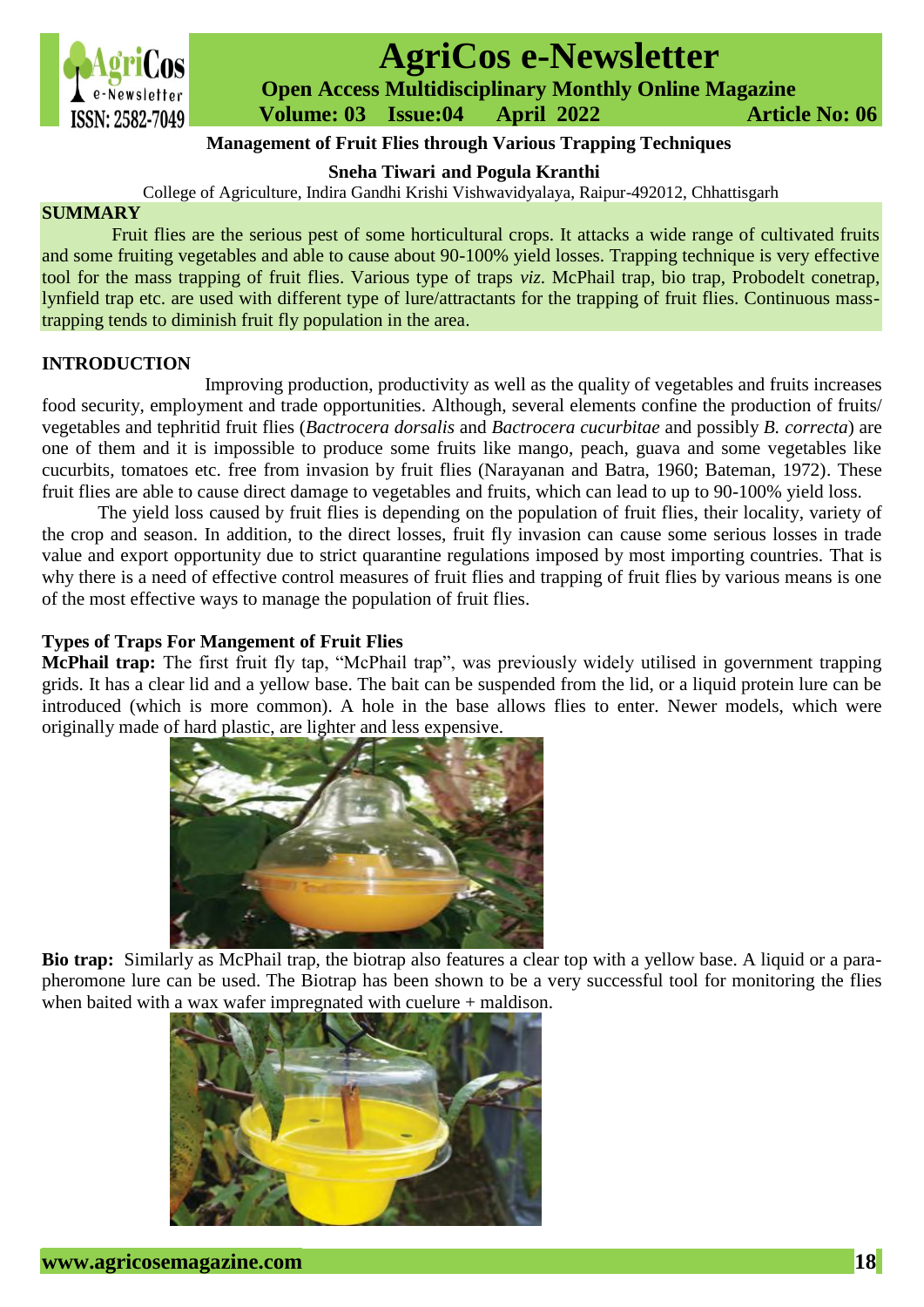**Probodelt conetrap:** The Probodelt Conetrap comes flat packed, and is easily clipped together. Because the inside of the lid has been pre-coated with insecticide, it can be put together without gloves. A tyvec sachet holds the cuelure, which is then placed inside. Flies enter the inverted side holes, and then fly towards the light, where they are killed when they come into contact with the lid.



**Lynfield trap:** Lynfield trap is frequently baited with dental wicks soaked in cuelure or another parapheromone, as well as maldison. The OCP trap avoids handling concerns by using a fabric wick already impregnated with cuelure plus maldison. The wick is protected by a plastic protection, which is then securely fitted beneath the lid.



**Modified lynfield trap:** Modified lynfield traps are similar to original lynfield traps. Companies like Organic Crop Protectants (OCP) and Bugs for Bugs sell these modified versions of lynfield traps.